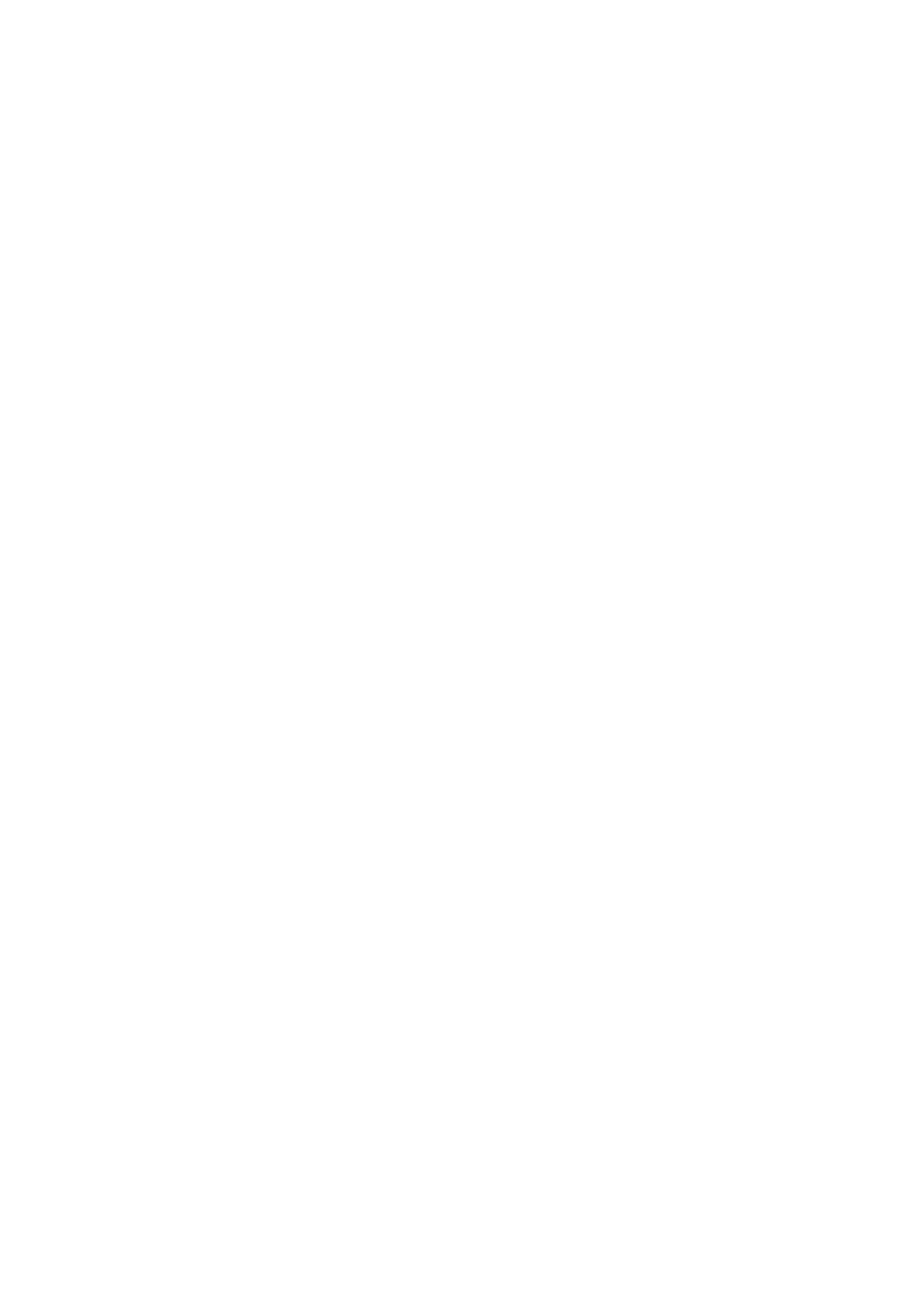<span id="page-2-0"></span>In Confidence

Office of the Minister of Revenue

Chair, Cabinet Legislation Committee

#### **USE OF MONEY INTEREST RATES SETTING PROCESS AMENDMENT REGULATION**

#### **Proposal**

- 1. This paper seeks the Cabinet Legislation Committee's agreement to submit an Order in Council: Taxation (Use of Money Interest Rates Setting Process) Amendment Regulations 2020 amending the Taxation (Use of Money Interest Rates Setting Process) Regulation 1997 to the Executive Council.
- 2. It is proposed that the Order in Council applies from 9 April 2020.

#### **Introducing a zero percent floor**

- 3. Use of money interest is a cornerstone of the tax compliance system in New Zealand. Taxpayers must pay it if they have underpaid their tax and the Commissioner pays it where tax has been overpaid. The legislated twin objectives of the use of money interest provisions are to:
	- 3.1 fairly compensate the party (either the Crown or the taxpayer) that does not have the use of its money; and
	- 3.2 encourage taxpayers to pay the right amount of tax at the right time.
- 4. The Taxation (Use of Money Interest Rates Setting Process) Regulation 1997 outlines the method used for setting the overpayment rate (the Commissioner's paying rate). This method uses the Reserve Bank of New Zealand 90-day bank bill rate minus 100 basis points (1%).
- 5. There is currently no floor on the calculation of the rate. This means the 90-day bank bill rate dropping below 1% will cause the Commissioner's paying rate to be negative. This is a real possibility and this proposal will add a zero percent floor to the method ensuring it is not set at a negative rate.
- 6. The Commissioner charging negative interest on overpaid tax would likely be perceived as being inconsistent with the principles of use of money interest – to fairly compensate taxpayers. This would be especially true if the 90-day bill rate were still positive, but the Commissioner's paying rate was negative.
- 7. The proposal would be implemented through an Order in Council under the existing legislative framework in section 120H of the Tax Administration Act 1994. This section outlines that the Governor-General may, by Order in Council, specify the criteria and other requirements by and against which interest rates will be set.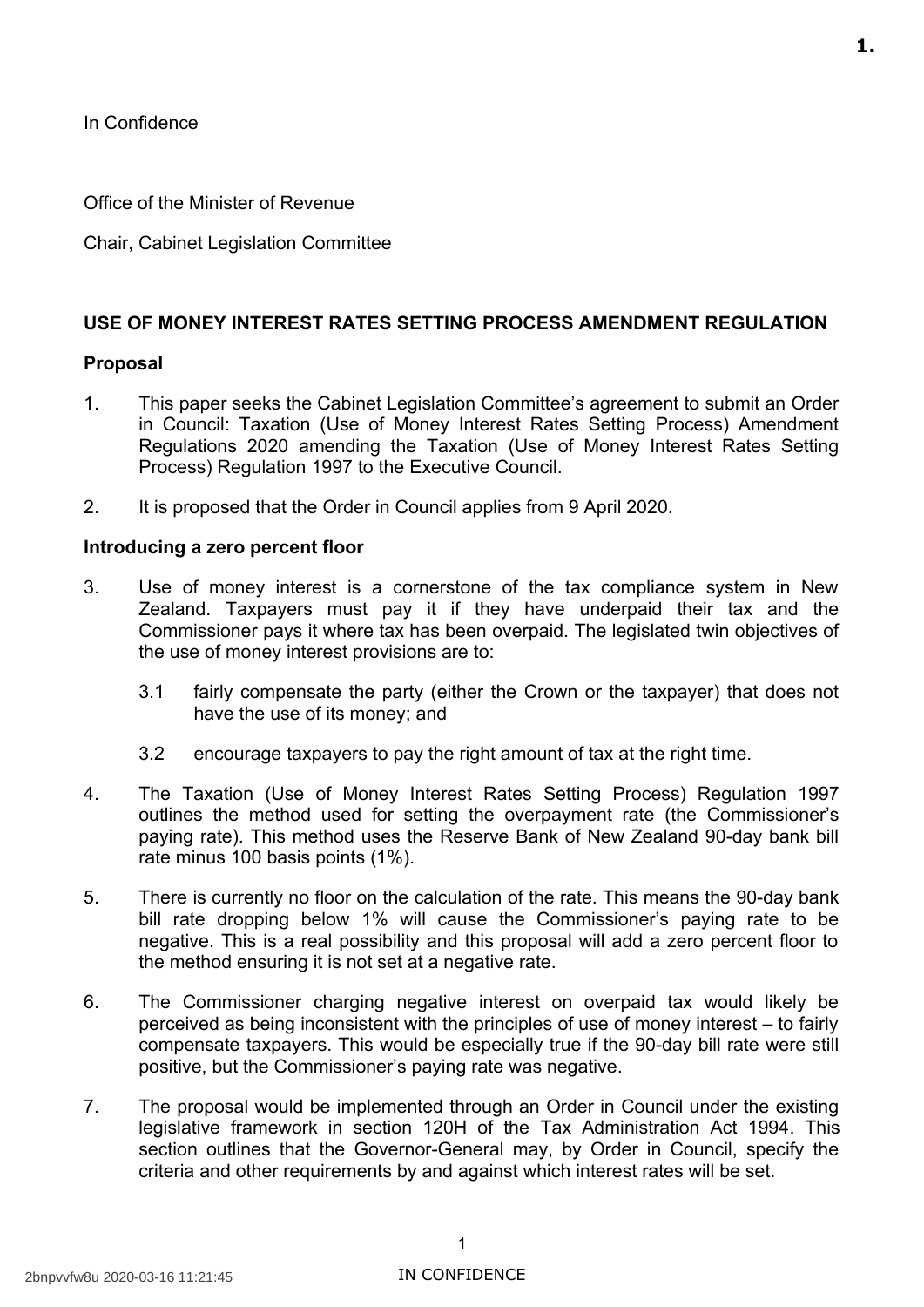8. I recommend that the Taxation (Use of Money Interest Rates Setting Process) Amendment Regulations 2020 is made to amend the Taxation (Use of Money Interest Rates Setting Process) Regulation 1997 to prevent the Commissioner's paying rate becoming negative.

#### **Financial implications**

- 9. There is a potential opportunity cost to the Crown from the introduction of a floor as any revenue that might otherwise potentially be received from a negative UOMI rate will not be received.
- 10. Assuming the Government would use negative interest rates ahead of the market doing so, the size of this opportunity cost is estimated to be approximately \$7 million per year, or \$28 million less revenue over the forecast period if such an event is triggered in the near future. This estimate is based on a presumption the lowest the 90-day bill rate will drop to 0.7% by April 2020.<sup>1</sup> Therefore, the cost of this policy change is calculated using the difference between switching the UOMI rate from 0.81% to 0.00% (the floor) and changing the UOMI from 0.81% to -0.3% (the lowest it is currently forecast to reach).

#### **Timing and 28-day rule**

 11. I propose that changes to the Commissioner's use of money interest paying rate be made from 9 April 2020. The Order would therefore be in accordance with the rule that regulations must not come into force until at least 28 days after they have been notified in the New Zealand Gazette.

#### **Compliance**

- 12. The Order complies with:
	- 12.1 the principles of the Treaty of Waitangi;
	- 12.2 the rights and freedoms contained in the New Zealand Bill of Rights Act 1990 and the Human Rights Act 1993;
	- 12.3 the principles and guidelines set out in the Privacy Act 1993;
	- 12.4 relevant international standards and obligations; and
	- 12.5 the Legislation Guidelines, which are maintained by the Legislation Design and Advisory Committee.
- 13. No statutory prerequisite exists for making this Order.

#### **Regulations Review Committee**

 14. There are no anticipated grounds for the Regulations Review Committee to draw the Order in Council to the attention of the House under Standing Order 319.

<span id="page-3-0"></span><sup>&</sup>lt;sup>1</sup> Preliminary forecast from the Half Year Economic and Fiscal Update 2019.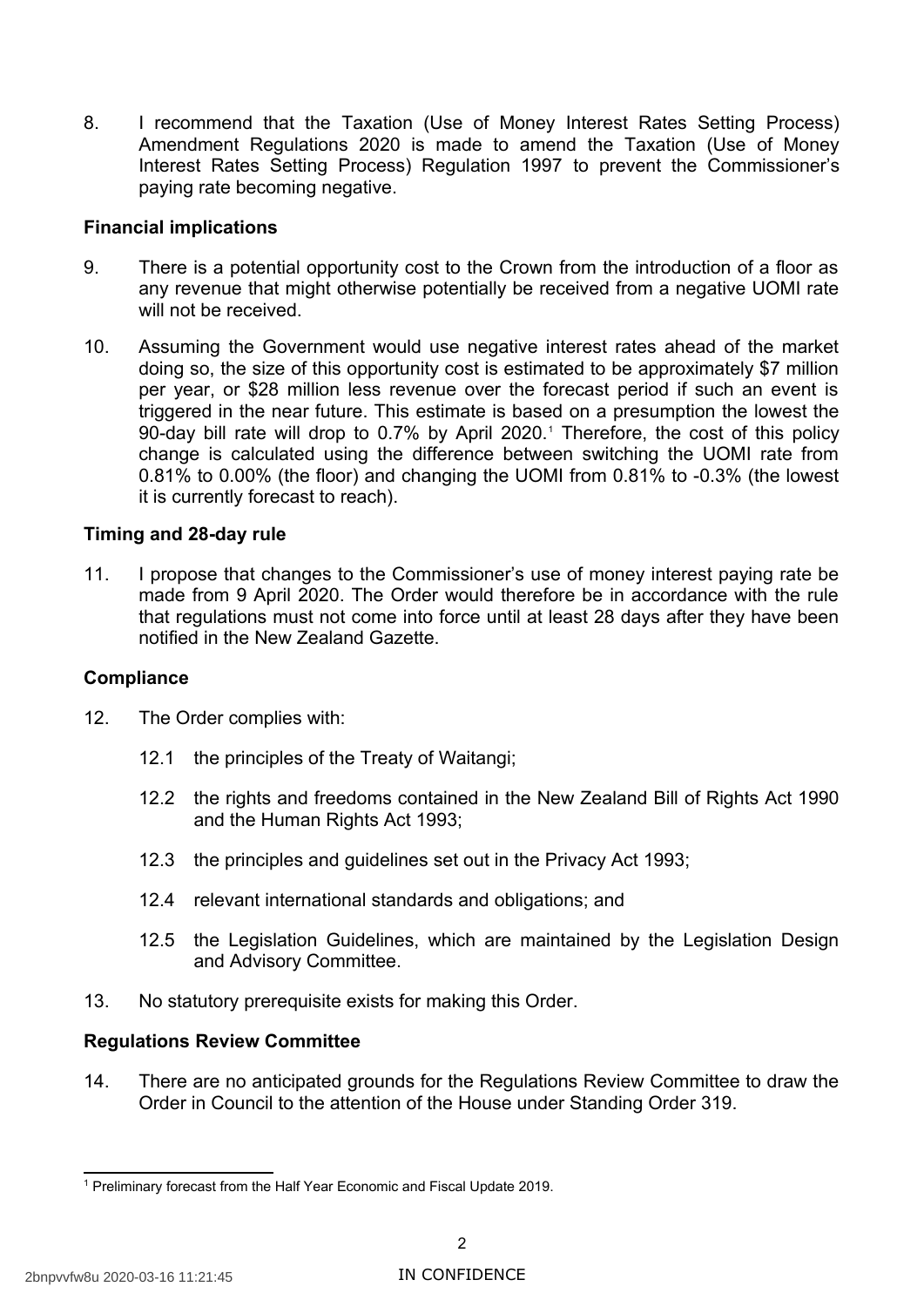#### **Certification by Parliamentary Counsel**

 15. The Parliamentary Counsel Office has certified that the Order in Council is in order for submission to Cabinet.

#### **Impact Analysis**

 16. The Treasury agrees that no Regulatory Impact Assessment is required for this proposal, since it is expected to have only minor impacts on businesses, individuals or not-for-profit entities.

#### **Publicity**

- 17. I intend to issue a media statement once the Order in Council is made by the Executive Council.
- 18. The new Order in Council will be published in the New Zealand Gazette and on Inland Revenue's website. Inland Revenue will also publish an article about these changes in its Tax Information Bulletin.

#### **Proactive Release**

 19. I propose to release this Cabinet paper, and associated Order in Council, in full shortly following the publication of the signed Order in Council in the New Zealand Gazette.

#### **Consultation**

 20. The Treasury, Parliamentary Counsel Office, and the Reserve Bank have been consulted in the preparation of this paper.

#### **Recommendations**

The Minister of Revenue recommends that the Cabinet Legislation Committee:

- 1. **agree** to setting a zero percent floor the Commissioner's use of money interest paying rate;
- 2. **note** that the Taxation (Use of Money Interest Rates Setting Process) Amendment Regulations 2020 will give effect to the decision referred to in paragraph 1 above;
- 3. **authorise** the submission to the Executive Council of the Taxation (Use of Money Interest Rates Setting Process) Amendment Regulations 2020.

Authorised for lodgement

 Hon Stuart Nash Minister of Revenue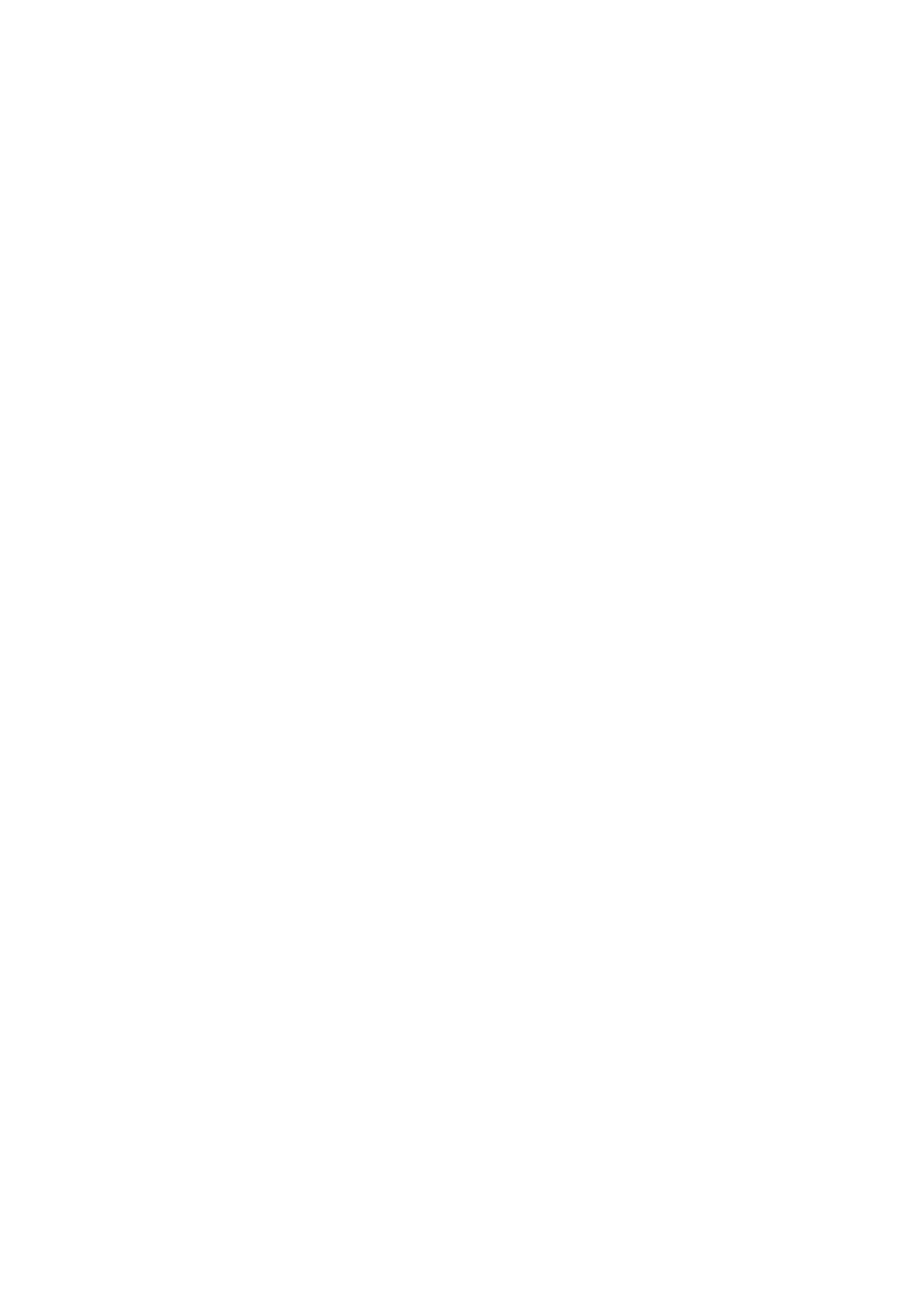**2.**

<span id="page-6-0"></span>

# **Cabinet Legislation Committee**

# **Minute of Decision**

 *This document contains information for the New Zealand Cabinet. It must be treated in confidence and handled in accordance with any security classification, or other endorsement. The information can only be released, including under the Official Information Act 1982, by persons with the appropriate authority.* 

# **Taxation (Use of Money Interest Rates Setting Process) Amendment Regulations 2020**

**Portfolio Revenue** 

On 3 March 2020, the Cabinet Legislation Committee:

#### 1 **noted** that:

- 1.1 the Taxation (Use of Money Interest Rates Setting Process) Regulations 1997 provide for the method used for setting the overpayment rate (the Commissioner of Inland Revenue's paying rate);
- 1.2 the method uses the Reserve Bank of New Zealand 90-day bank bill rate minus 100 basis points (1 per cent);
- 1.3 if the 90-day bank bill rate drops below 1 per cent, the Commissioner's paying rate will be negative;
- 2 **agreed** to set a zero per cent floor for the Commissioner's use of money interest paying rate;
- 3 **noted** that the Taxation (Use of Money Interest Rates Setting Process) Amendment Regulations 2020 give effect to the decision referred to in paragraph 2;
- 4 **authorised** the submission to the Executive Council of the Taxation (Use of Money Interest Rates Setting Process) Amendment Regulations 2020 [PCO 22551/2.0];
- 5 **noted** that the Amendment Regulations come into force on 9 April 2020.

Gerrard Carter Committee Secretary

#### **Hard-copy distribution (see over)**